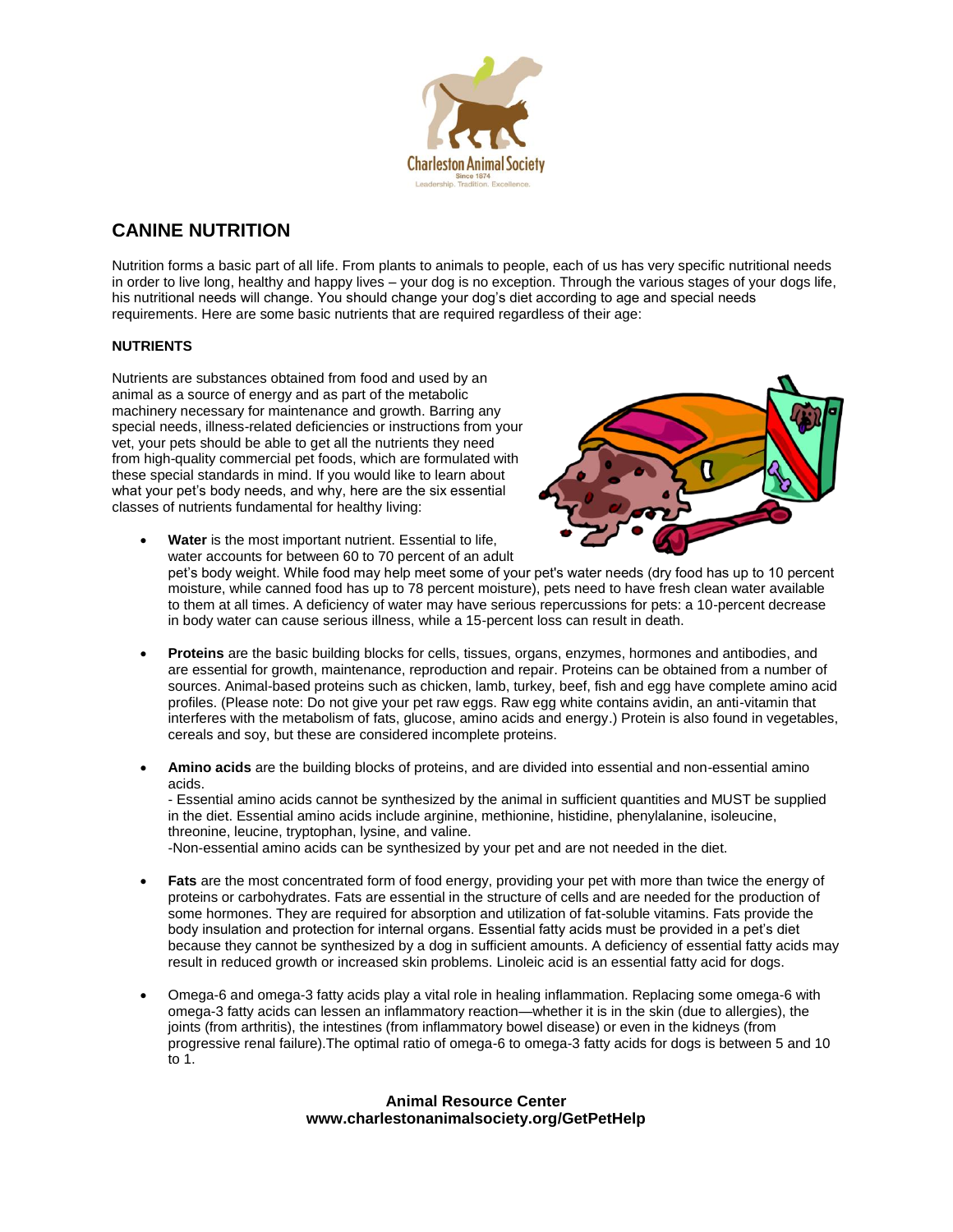

**Please note:** It is impossible to accurately determine the fatty acid ratio of a diet if the owner prepares home-cooked foods. If a dog is to benefit from the effects of these fatty acid ratios, he must be fed a fixedformula food that guarantees these ratios.

- **Carbohydrates** provide energy for the body's tissues, play a vital role in the health of the intestine, and are likely to be important for reproduction. While there is no minimum carbohydrate requirement, there is a minimum glucose requirement necessary to supply energy to critical organs (i.e. the brain). Fibers are kinds of carbohydrates that modify the mix of the bacterial population in the small intestine, which can help manage chronic diarrhea. For dogs to obtain the most benefit from fiber, the fiber source must be moderately fermentable. Fiber sources that have low fermentability (e.g. cellulose) result in poor development and less surface area of the intestinal mucosa. Highly fermentable fibers can produce gases and by-products that can lead to flatulence and excess mucus. Moderately fermentable fibers—including beet pulp, which is commonly used in both dog foods—are best, as they promote a healthy gut while avoiding the undesirable side effects. Other examples of moderately fermentable fibers include brans (corn, rice and wheat) and wheat middlings. Foods that are high in fiber are not good for dogs with high energy requirements, such as those who are young and growing.
- **Vitamins** are catalysts for enzyme reactions. Tiny amounts of vitamins are essential to dogs for normal metabolic functioning. Most vitamins cannot be synthesized in the body, and therefore are essential in the diet.

-When feeding a complete and balanced diet, it is unnecessary to give a vitamin supplement unless a specific vitamin deficiency is diagnosed by a veterinarian. Due to the practice of over supplementation, hypervitaminosis—poisoning due to excess vitamins—is more common these days than hypovitaminosis, or vitamin deficiency! Excess vitamin A may result in bone and joint pain, brittle bones and dry skin. Excess vitamin D may result in very dense bones, soft tissue calcification and joint calcification.

 **Minerals** are inorganic compounds that are not metabolized and yield no energy. These nutrients cannot be synthesized by animals and must be provided in the diet. In general, minerals are most important as structural constituents of bones and teeth, for maintaining fluid balance and for their involvement in many metabolic reactions.

# **CHOOSING THE RIGHT DOG FOOD**



There are many good-quality dog foods for sale; read the labels and talk with your veterinarian if you need help deciding what to feed your dog. Many people only feed their dog dry food, since it's more convenient to serve, has less odor, is less likely to spoil in the bowl, and can reduce the buildup of tartar on the dog's teeth.

There are also many nutritionally complete wet dog foods for sale. Many people use wet food as a treat, as a way to hide daily medications, or as a

way to increase water intake (sometimes this is medically indicated). Any wet food remaining uneaten after 20 minutes should be thrown away. **Remember to have fresh, cool water available for your dog at all times.**

# **THINGS TO AVOID FEEDING YOUR DOG**

You should avoid the following:

- Alcoholic beverages (they can cause coma and even death)
- Cat food (it's generally too high in protein and fats)
- Caffeine (it can be toxic, and adversely affect the heart and nervous system)
- Chocolate (in large amounts, chocolate can also be toxic)
- Fat trimmings (they can cause pancreatitis)
- Raisins and grapes (they can damage the kidneys)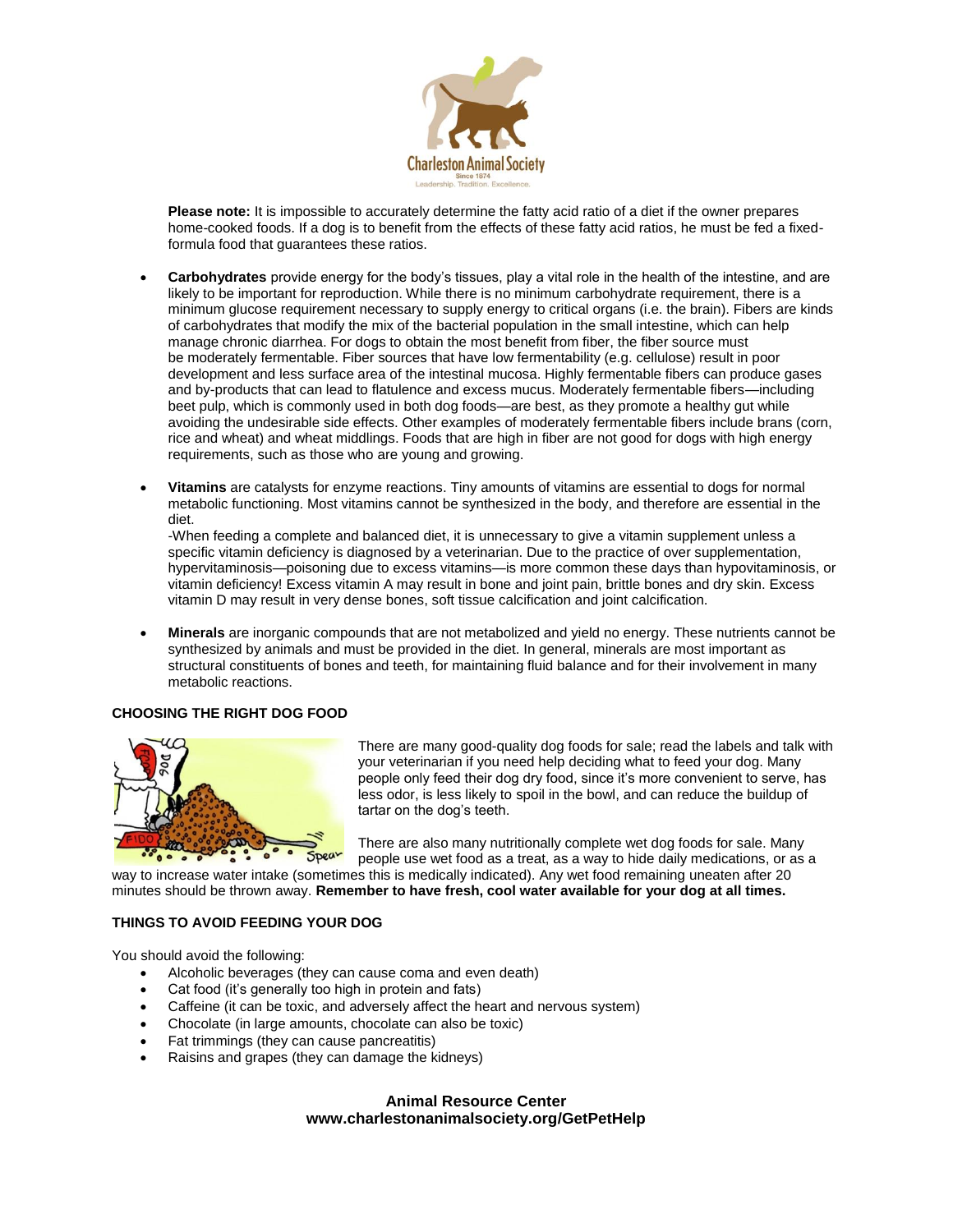

- Nicotine (it affects the digestive and nervous systems, and can result in rapid heartbeat, collapse, coma and death)
- Table scraps (they are not nutritionally balanced)

Excess salt, sugar and fats can cause obesity, dental problems and finicky eating in your dog. For a happy dog, feed him a healthy diet and get plenty of exercise together.

# **Switching your Dogs diet**

Sometimes, skin problems, ear infections and digestive problems are signs of food allergies. Discuss with your veterinarian whether a diet change is indicated.

Some medical conditions, such kidney disease or diabetes, require special diets. Most older dogs need to be fed "senior" dog food. Extra-large breeds and some mixes age faster than other breeds. Ask your veterinarian when your dog should begin eating a senior diet.

If you have any questions or concerns, discuss your dog's diet with your veterinarian during regular checkups. If you plan to change your dog's diet, do it gradually. Start by mixing 25 percent of the new food with 75 percent of the old food. Slowly increase the amount of new food over the course of three days until you are feeding her all new food. Some dogs try to pick out just the old familiar food to eat, but don't worry: one small or missed meal will not hurt a healthy dog. While you're making the change, don't offer your dog other foods, treats or table scraps, or you may be promoting finicky eating behavior.

# **FEEDING YOUR PUPPY**

- Newborn puppies receive complete nutrition from their mother's milk for the first four weeks of life. Mom's milk is 100 percent perfect for their needs, so there is no need to feed them anything else.
- In the event that the mother dog is ill or doesn't produce enough milk-or if the pups are found as orphans—it may be necessary to feed a commercial milk replacer. If you find yourself in this situation, contact your veterinarian for product and feeding recommendations.



- Puppies generally begin eating puppy food around three or four weeks of age. Start with small quantities, and gradually increase the amount of puppy food they need three or four small fresh meals offered throughout the day.
- Puppies often play with their food when it is first introduced, but they will quickly learn what to do with it! By the time the pups are completely weaned at seven to eight weeks old, they should be eating their dry food consistently.
- Puppies require up to twice the energy intake of adults and, depending on the breed, will need to be fed a food that contains 25- to 30-percent protein.
- Small breeds of dogs—those weigh 20 pounds or less at maturity—reach mature body weight in nine to twelve months. As puppies, they can be fed free-choice. When food is readily available, most small-breed dogs will develop good eating habits and not become overweight. However, if you have other pets, you should probably feed your small-breed dog by the portion control method.
- Most medium-breed puppies (adult size between 20 and 50 pounds) and all large- or giant-breed pups (more than 50 pounds as adults) are best fed with the portion-control method.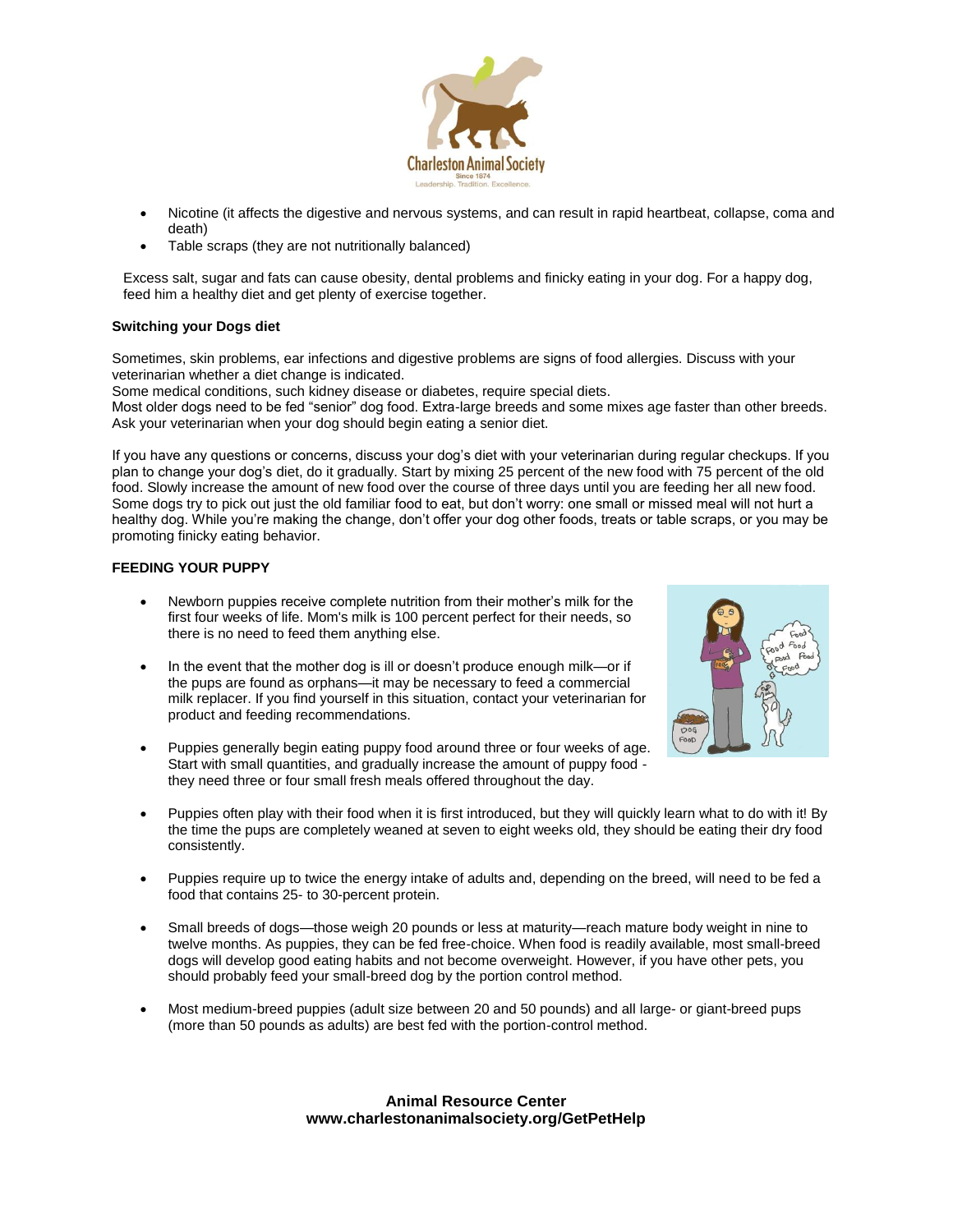

- If they are allowed to overeat, they can consume too many calories, grow too rapidly and develop bone growth problems. Clinical signs often seen with bone growth disease include bowing of the front legs. Sometimes, these signs are misdiagnosed as calcium deficiency (also known as rickets). Radiographs are crucial for an accurate diagnosis.
- At six months, puppies can go down to two meals per day. If your puppy is going to grow to be a large dog, he may benefit from an attempt to slow his growth through diet change. Ask your veterinarian when you should transition from puppy to adult food.
- Do not overfeed in an attempt to accelerate a puppy's growth rate. Remember, the adult size of a dog is determined genetically—not by how fast the animal grows. Controlled feeding of a balanced diet specifically made for large- and giant-breed puppies facilitates optimal skeletal development.It is important to aim for a slower rate of growth with large and giant breed puppies.
- It is okay to feed your puppy treats. However, treats should make up no more than five percent of your puppy's daily nutrient intake. The rest of his or her diet should come from a high-quality puppy food.

# **FEEDING YOUR ADULT DOG**

Adult dogs require sufficient nutrients to meet energy needs and to maintain and repair body tissues. The amount you feed your adult dog should be based on his or her size and energy output. Activity levels vary dramatically between pets, and will play an important role in determining caloric intake.

 We recommend all dogs be fed twice daily. Simply divide the amount suggested on the label of your pet's food into two meals, spaced eight to twelve hours apart. You may need to adjust portions as you learn your dog's ideal daily "maintenance" amount.

Pet owners should always consult with their dog's veterinarian to determine the best feeding schedule and types of foods for their pets.

 We all love to give our dogs treats. However, treats should be given in moderation and should represent five percent or less of the dog's daily food intake. The rest should come from a nutritionally complete dog food. When using treats frequently, such as during training exercises, try to use the smallest pieces you can.

#### **Feeding Methods**

Dogs may be fed successfully in a number of ways that meet both the owner's and the animal's needs and circumstances. These methods include portion-control feeding, free-choice feeding and timed feeding.

- **Portion-control feeding** entails measuring your pet's food and offering it as a meal, thereby controlling the amount of food that can be consumed. This method is used for weight control programs and for animals that might overeat if fed free-choice. Food can be provided in one or more meals daily.
- **Free-choice feeding** is also known as "ad lib" feeding or "free feeding." Food is available at all times, as much as the pet wants, whenever the pet wants. Most nursing mothers are fed by the free-choice method. This method is most appropriate when feeding dry food, which will not spoil if left out. Some dogs will overeat when fed free-choice method, which can result in obesity. If your pet eats free-choice and has put on too much weight, you will need to switch to portion-control feeding.

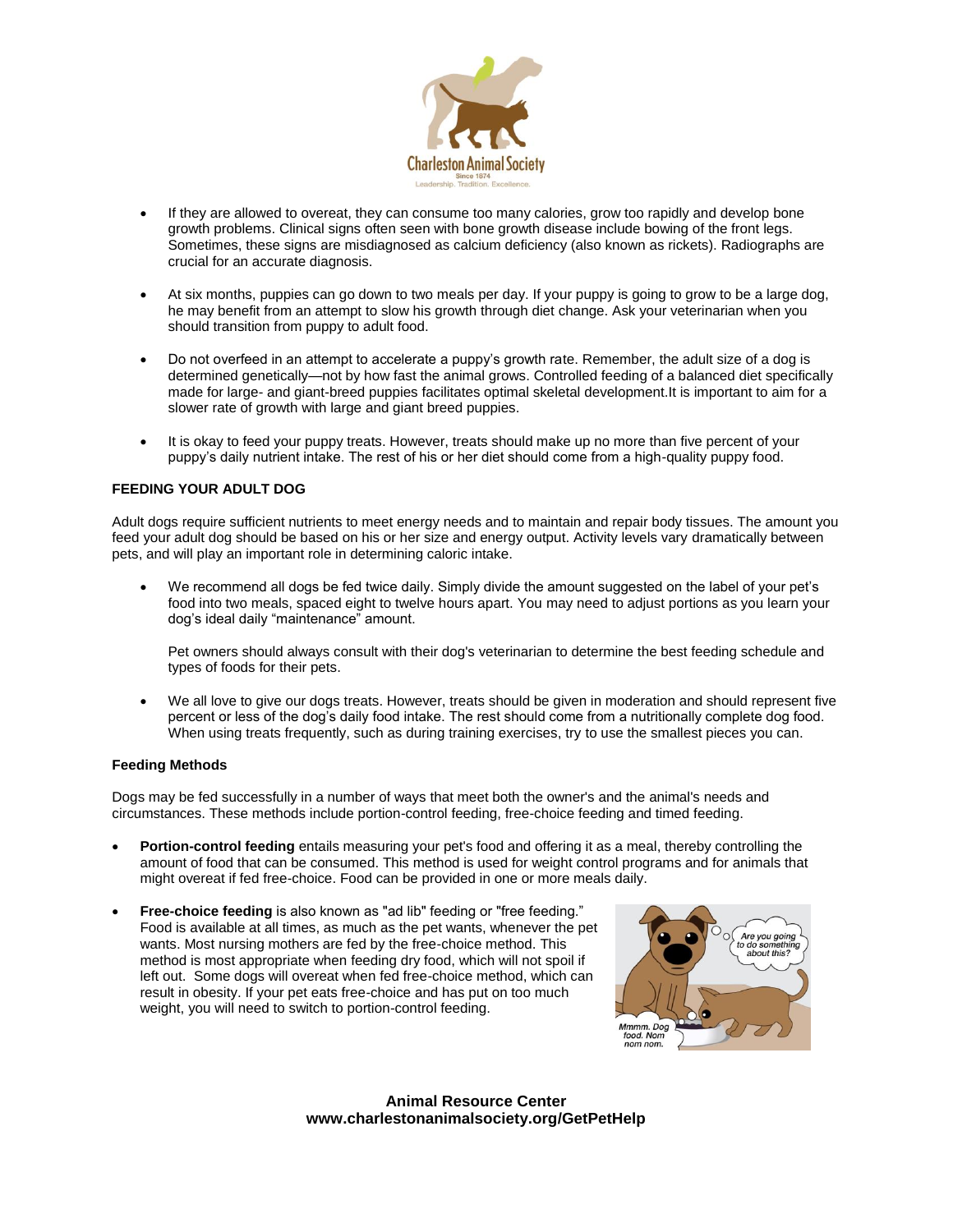

 **Timed feeding** involves making a portion of food available for the pet to eat for a specified period of time. For example, the food can be placed in the dog's bowl for thirty minutes. After that time, if the pet has not consumed the food, it is removed.

**Appetite.** To know whether your dog's appetite is normal, supervise your dog while she's eating. If you have more than one dog, supervising their mealtimes will ensure that the dogs do not eat each other's portions or the wrong food.

**Overeating.** As a responsible dog owner, one of the most common pitfalls you'll have to watch out for is overfeeding. Attempts to shower our dogs with love by means of big meals and tons of tasty treats are sweet, but misguided. In dogs, as with humans, extra weight can lead to health problems.

# **Be sure to indulge your four-legged friend with affection, not food**.

If a dog eats too much or too fast, or exercises too soon after a meal, he can get [bloating or GDV](http://bestfriends.org/Resources/Bloat-In-Dogs/) (gastric dilatation and volvulus). Deep-chested breeds are at higher risk, but if any dog shows discomfort after eating or has a visibly bloated abdomen, seek medical attention right away. GDV is very painful and will be fatal if left untreated.

Should you change your dog's diet over the course of his or her life?

Know what a good weight is for your dog and watch his weight as he gets older. If your dog does not have a visible waistline, have your veterinarian take a look at him. There may be a medical cause for his weight gain, or you may need to give him more exercise and switch to a "light" dog food.

**Training & Reinforcement.** You can use mealtime to reinforce your role as the leader. By doling out food at mealtimes, you are seen as the hunter, an important and powerful figure. Asking the dogs to sit before their bowls are given to them helps to reinforce the idea that living in a human home has behavior requirements.

# **FEEDING OLDER DOGS**

Dogs begin to show visible age-related changes at about seven to twelve years of age. There are metabolic, immunologic and body composition changes, too. Some of these are unavoidable. Others can be managed with diet:

- Older dogs have been shown to progressively put on body fat in spite of consuming fewer calories. This change in body composition is inevitable and may be aggravated by either reduced energy expenditure or a change in metabolic rate. Either way, it is important to feed a diet with a lower caloric density to avoid weight gain, but with a normal protein level to help maintain muscle mass.
- Avoid "senior" diets that have reduced levels of protein. Studies have shown that the protein requirement for older dogs does not decrease with age, and that protein levels do not contribute to the development or progression of renal failure. It is important to feed older dogs diets that contain optimum levels of highly digestible protein to help maintain good muscle mass.



- Talk to your veterinarian about increasing your senior dogs GLA intake. Gammalinolenic acid (GLA) is an omega-6 fatty acid that plays a role in the maintenance of healthy skin and coat. Although it is normally produced in a dog's liver, GLA levels may be diminished in older dogs. Does your older dog's diet contain GLA?
- Aging can affect a dog's intestinal bacteria, which can result in symptoms of gastrointestinal disease. Senior diets for dogs should contain FOS (fructooligosaccharides) to promote the growth of beneficial bacteria.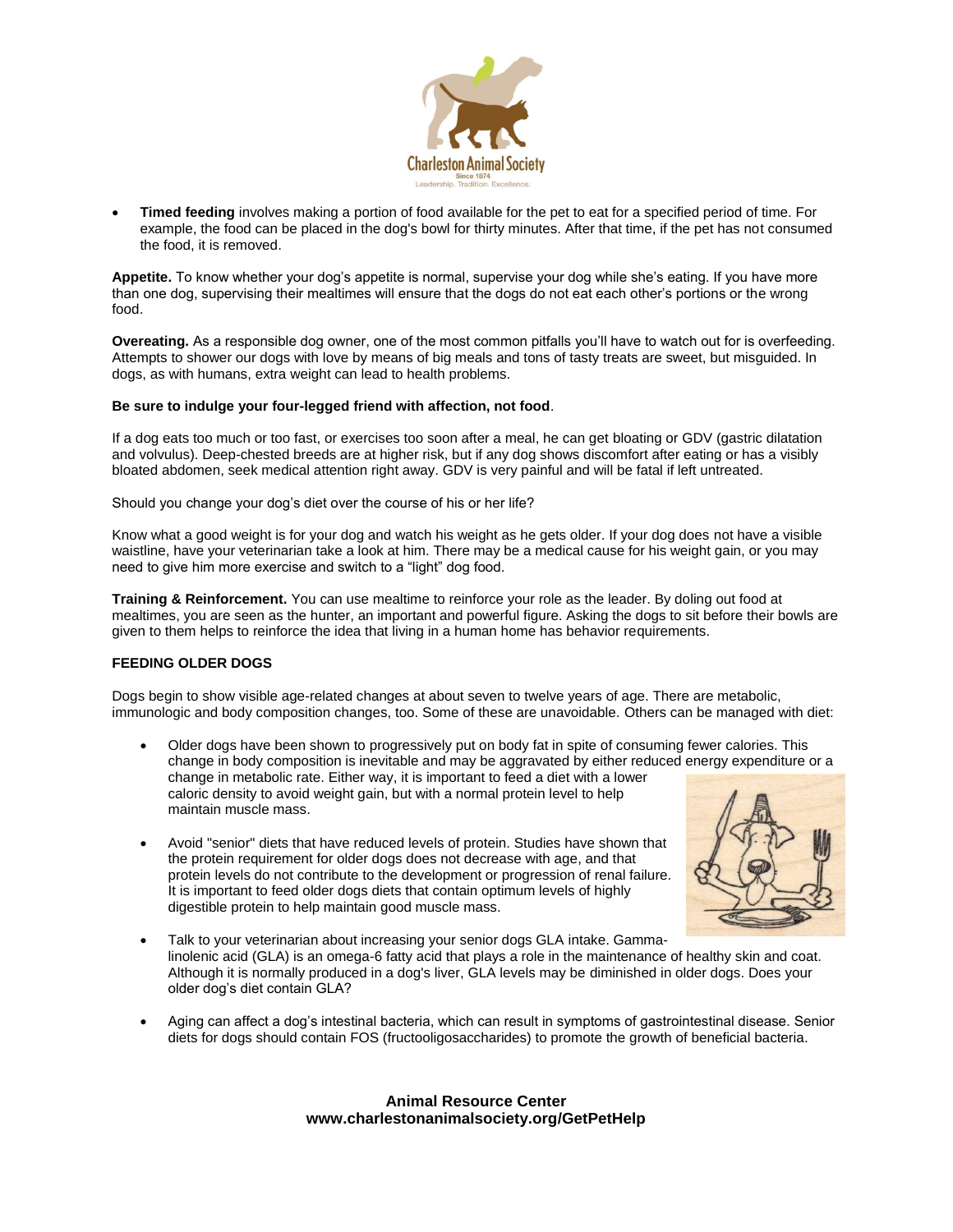

- Antioxidants such as vitamin E and beta-carotene help eliminate free radical particles that can damage body tissues and cause signs of aging. Senior diets for dogs should contain higher levels of these antioxidant compounds. Antioxidants can also increase the effectiveness of the immune system in senior dogs.
- Routine care for geriatric pets should involve a consistent daily routine and periodic veterinary examinations to assess the presence or progress of chronic disease. Stressful situations and abrupt changes in daily routines should be avoided. If a drastic change must be made to an older pet's routine, try to minimize stress and to realize the change in a gradual manner.

# **When is it time to switch to a senior diet?**

Since smaller dogs live longer and don't experience age-related changes as early as bigger dogs, size is used to determine when it's time to feed your canine a senior diet:

Small breeds/dogs weighing less than 20 pounds—7 years of age Medium breeds/dogs weighing 21 to 50 pounds—7 years of age Large breeds/dogs weighing 51 to 90 pounds—6 years of age Giant breeds/dogs weighing 91 pounds or more—5 years of age The main objectives in the feeding an older dog should be to maintain health and optimum body weight, slow or prevent the development of chronic disease, and minimize or improve clinical signs of diseases that may already be present.

#### **OVERWEIGHT DOGS**

Obesity is an extremely common problem in pets and, as with humans, can be detrimental to the health of a dog. The overweight pet has many added stresses upon his body and is at an increased risk of diabetes, liver problems and joint pain.

Obesity develops when energy intake exceeds energy requirements. The excess energy is then stored as fat. Once a pet is obese, he may remain obese even after excessive caloric intake stops. The majority of cases of obesity are related to simple overfeeding coupled with lack of exercise.

Certain groups of dogs appear more prone to obesity than others. Specific breeds (Labrador retrievers and pugs, for example) and older dogs are particularly prone.

**Assessing obesity.** As a subjective assessment of body condition, you should be able to feel the backbone and palpate the ribs in an animal of healthy weight. If you cannot feel your pet's ribs without pressing, there is too much fat.

Also, you should see a noticeable "waist" between the back of the rib cage and the hips when looking at your pet from above. Viewed from the side, there should be a "tuck" in the tummy—the abdomen should go up from the bottom of the rib cage to inside the thighs. Dogs who fail these simple tests may be overweight.

#### **Weight loss programs for dogs**

We recommend that you consult your pet's vet before starting on a weight loss program, which should include these major areas:

## **Correct Diet**

Overweight animals consume more calories than they require. Work with your veterinarian to determine your pet's caloric requirements, select a suitable food and calculate how much to feed. The diet should contain a normal level of a moderately fermentable fiber and the type of fat that prevents the skin and coat from deteriorating during weight loss. Diets that dilute calories with high fiber lead to increased stool volumes, frequent urges to defecate and variable